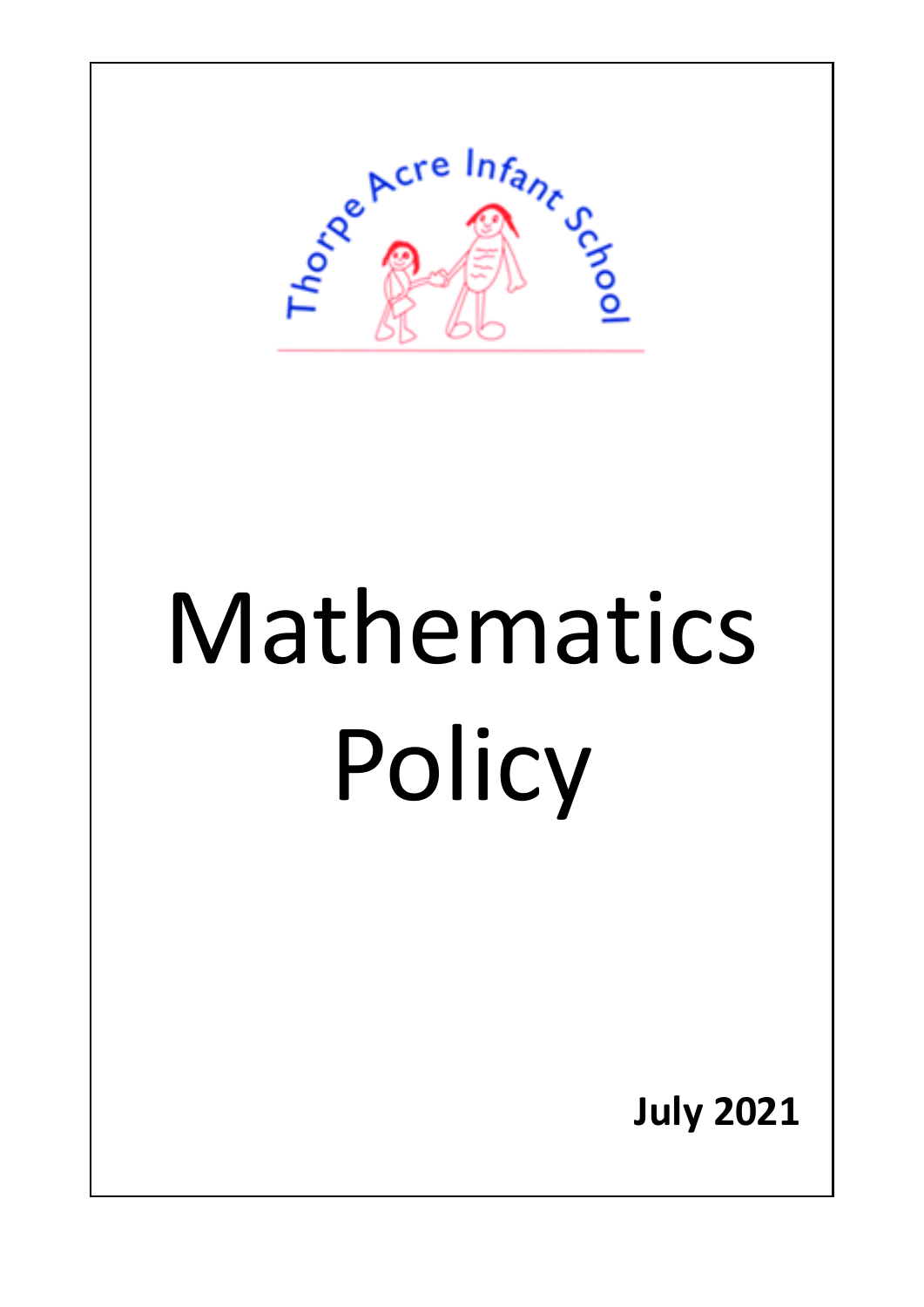# **Mathematics Policy**

This policy outlines the teaching, organisation and management of mathematics taught and learnt at Thorpe Acre Infant School.

At Thorpe Acre Infant School we use the National Curriculum for Mathematics (2014) as the basis of our mathematics programme. We supplement this with the White Rose Maths Hub Scheme of work and a Calculation Policy adapted from Discovery Schools Academy Trust.

# Developing Mastery

We are committed to ensuring that all pupils achieve mastery in the key concepts of mathematics, appropriate for their age group, in order that they make genuine progress and avoid gaps in their understanding that provide barriers to learning as they move through education. Our Mathematics curriculum reflects a greater emphasis on mastery of the key skills of mathematics to ensure children have adequate time to develop their fluency and understanding before moving onto a new concept. Assessment for Learning, an emphasis on investigation, problem solving and the development of mathematical thinking and a rigorous approach to the development of teacher subject knowledge are therefore essential components of our approach to this subject.

# **AIMS AND PURPOSES OF MATHS**

Children should:

- develop basic mathematical concepts and skills according to their ability;
- become fluent mathematicians with a solid understanding of the concepts in mathematics;
- develop an ability to reason and problem solve;
- progress and develop clear and logical thought;
- learn to use and apply mathematical knowledge, skills and vocabulary in different contexts;
- learn that mathematics has meaning and relevance to their own lives.

#### **PLANNING, TEACHING AND MANAGEMENT**

#### **The Foundation Stage**

Maths is taught as part of the Area of Learning designated as 'Mathematics' in the EYFS Curriculum. The new EYFS Curriculum (Sept. 2021) is made up of two strands: Number and Numerical Patterns with the aim being to develop a strong grounding in number. The children will receive some whole class and adult led maths teaching and they have access to independent child initiated maths activities daily. Children are given opportunities to work on maths activities both indoors and outdoors. These activities are planned based on the main areas as outlined in the EYFS curriculum. As in the rest of the school, the Maths planned builds on previous learning and allows time for children to develop

| <b>Established by:</b> | <b>Maths Subject Leader</b> | <b>Approved Gov:</b>    |                  |
|------------------------|-----------------------------|-------------------------|------------------|
| <b>Revised by:</b>     |                             | <b>Last reviewed:</b>   | <b>July 2021</b> |
| Page 2 of 6            |                             | <b>Next review due:</b> | <b>July 2023</b> |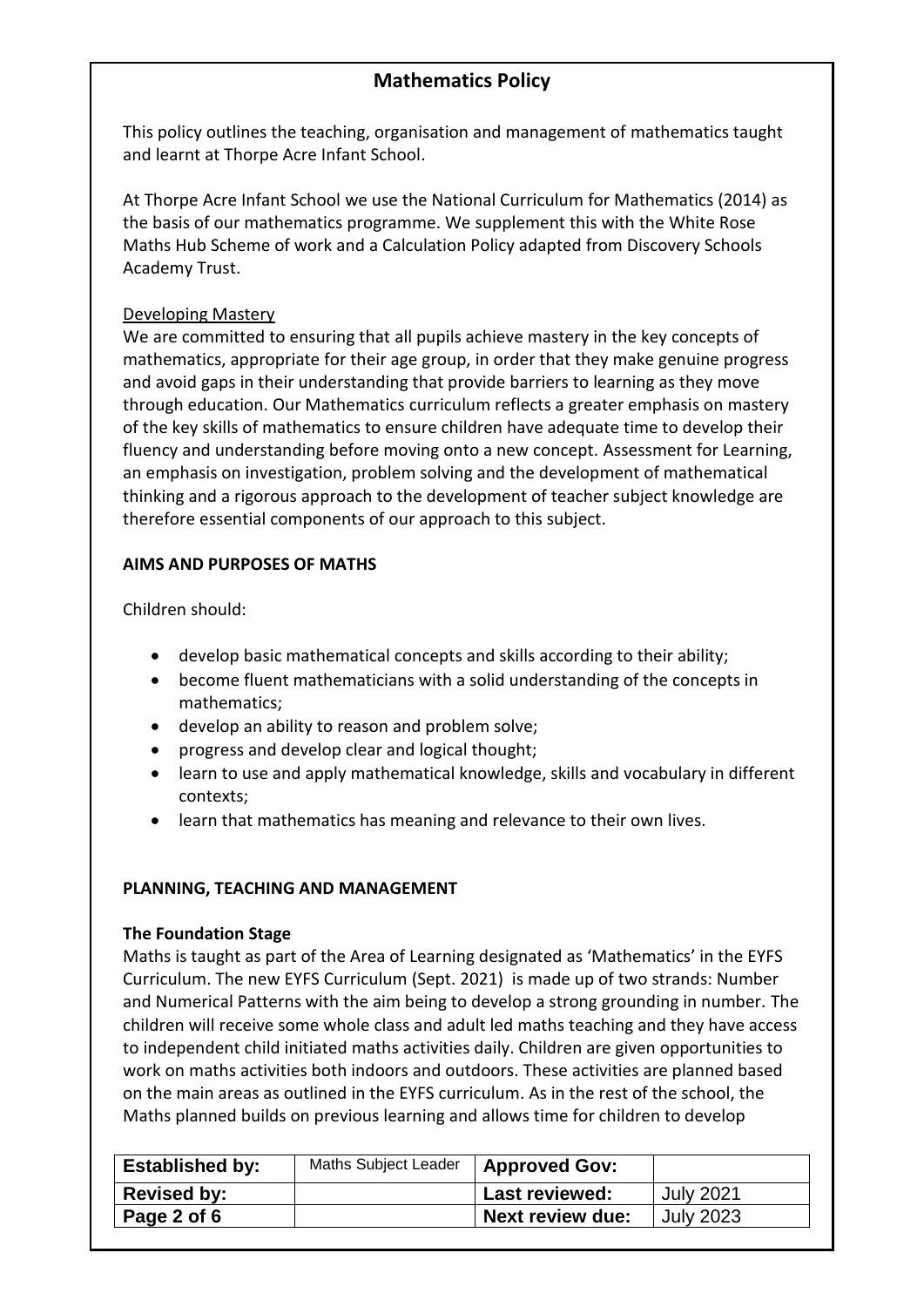'mastery' in the key areas of Mathematics without moving onto a new concept too quickly.

Planning is updated regularly taking into account previous learning. This ensures the maths activities are appropriate and relevant to the children's learning needs and their interests. Maths activities in Continuous Provision are planned taking into account both the children's interests and curriculum coverage.

# **Key Stage 1**

# **Planning**

The National Curriculum has several strands

- Number: number and place value, addition and subtraction, multiplication and division, fractions, percentages (Yr 5 & 6 only)
- Measure
- Geometry: properties of shape, position and direction
- Statistics (Year 2 onwards)
- Algebra (Yr 6 only)
- Ratio and Proportion (Yr 6 only)

Short term plans are produced by individual class teachers in the form of a PowerPoint presentation or Smart Notebook File. These plans include opportunities to review, teach, practise and apply skills in all strands.

#### **Teaching**

In Key Stage 1 children have a daily mathematics session of approximately 45- 60 minutes. Teachers also plan and provide opportunities for children to use and apply maths knowledge and skills in other areas of the curriculum.

A typical lesson in Key Stage 1 consists of a mixture of whole class teaching, paired and individual work which is taught in a 'ping pong' style approach. Lessons consist of a series of small steps which classes move through together. Lessons often end with a 'Golden Challenge' which offers further depth and challenge.

#### **Higher Attaining pupils and those with Special Educational Needs(SEN)**

Our school provides a fully inclusive maths curriculum where teaching and learning meets the needs of all learners with challenge for all. All children will access the same curriculum content relevant to their year group.

#### **SEN Provision**

If a child has a specific difficulty relating to maths, they may be given extra time, differentiated tasks or additional support with a teacher or LSA to address their specific needs and to support and develop their maths knowledge and skills accordingly.

| <b>Established by:</b> | <b>Maths Subject Leader</b> | <b>Approved Gov:</b>    |                  |
|------------------------|-----------------------------|-------------------------|------------------|
| <b>Revised by:</b>     |                             | <b>Last reviewed:</b>   | <b>July 2021</b> |
| Page 3 of 6            |                             | <b>Next review due:</b> | July 2023        |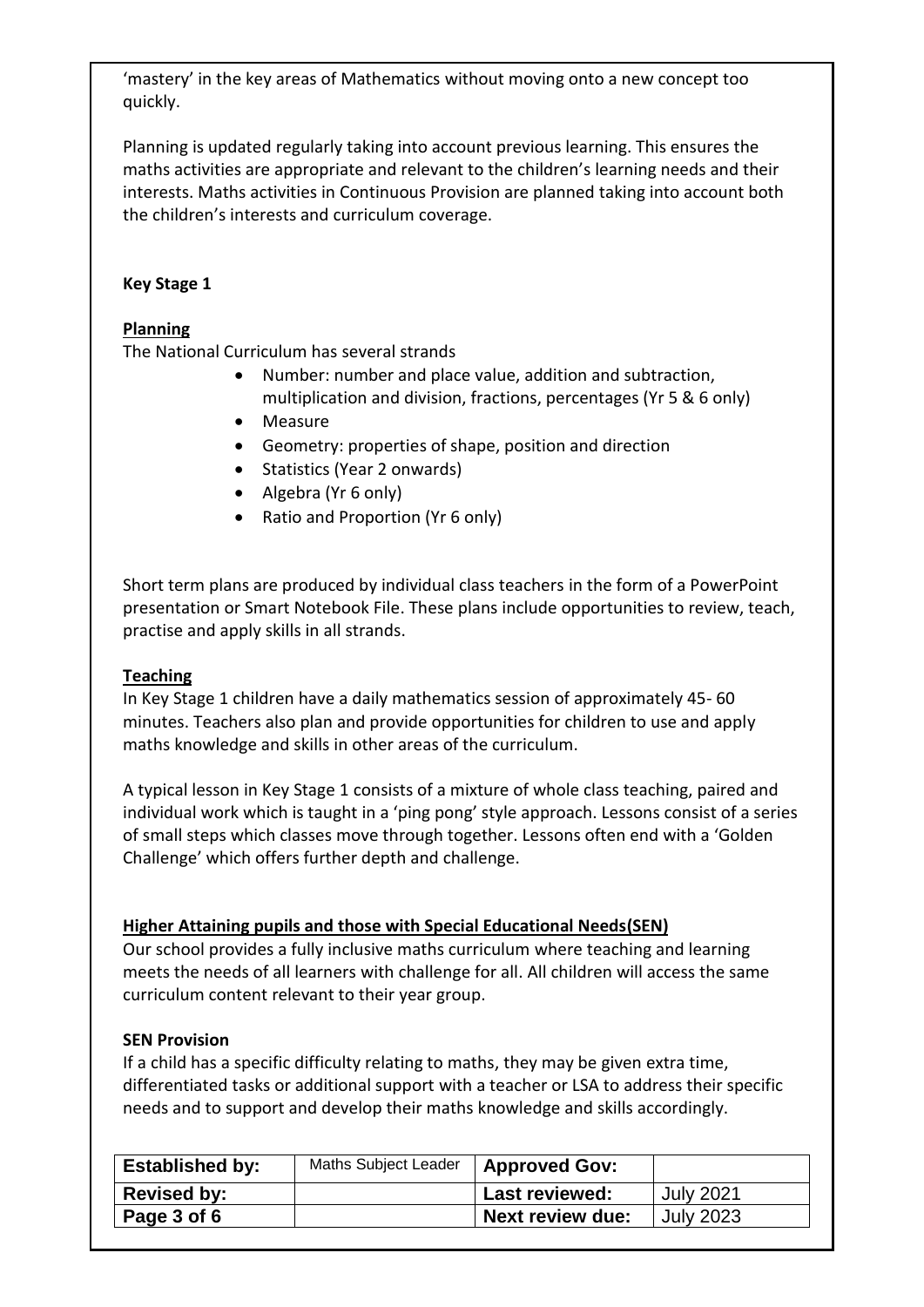#### **Provision for Higher Attainers**

Where children are excelling in an area of maths, they will be given further opportunities to deepen their understanding and apply higher order thinking skills through carefully planned questioning and tasks.

#### **EAL Provision**

Care is taken to diagnose when an error is caused by language proficiency or a mathematical difficulty. When language is the barrier to learning, mathematics is made 'clearer' and opportunities are provided to enable EAL pupils to engage with the learning and convey and develop their mathematical ability.

#### **Intervention**

In line with the mastery approach to teaching Maths rapid intervention happens in class during lessons. However, if further support is required teachers plan for interventions which provide short term targeted support to address misconceptions and enable these learners to be ready to access the next day's learning. These interventions are carefully monitored by class teachers and happen outside of the Maths lesson. Some children may receive support outside of the daily Maths lesson from a Pupil Premium teacher.

#### **ASSESSMENT**

Class teachers are responsible for assessing individual children's attainment in maths in line with the school's Assessment and Recording policy. Progress is reported to parents at least annually.

Maths assessment happens in 2 forms:

- Formative the day to day assessment that takes place continually and informs teacher's short term planning e.g. work samples, observation notes.
- Summative formal assessment that takes place at the end of a strand of learning or a whole year taking into account all evidence gathered through formative assessments e.g. work in books, end of unit reviews, SATS tests (Year 2)

The data from formative assessments is used to judge children's attainment at the end of each term or year.

#### **Assessment records**

Assessment records are kept by all class teachers. In the Foundation Stage teachers continually update children's 'Learning Journeys' with observations, photographs and work samples which details the children's progress in maths. Class teachers also keep more formal records directly relating to learning objectives and Early Learning Goals in the children's maths books.

| <b>Established by:</b> | <b>Maths Subject Leader</b> | <b>Approved Gov:</b>    |                  |
|------------------------|-----------------------------|-------------------------|------------------|
| <b>Revised by:</b>     |                             | <b>Last reviewed:</b>   | <b>July 2021</b> |
| Page 4 of 6            |                             | <b>Next review due:</b> | July 2023        |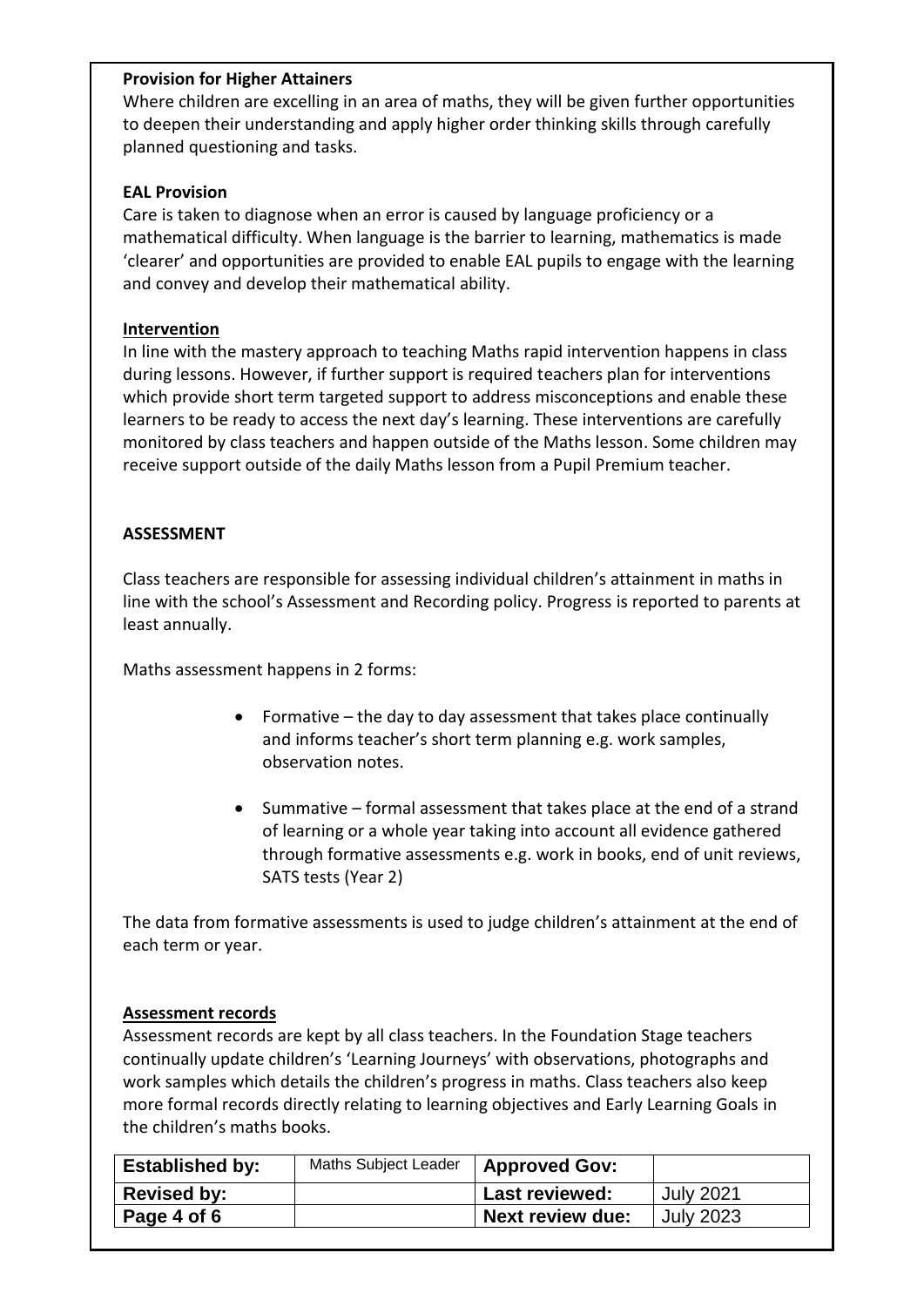In Key Stage 1 teachers records may include annotated planning, notes on observations, photographs and written work recorded in maths books. Target Tracker is updated termly detailing what children are achieving in Maths and how well they are achieving it.

#### **AfL in maths**

Children are also expected to assess their own learning in maths. This can take different forms depending on the age and ability of the children. In the early stages of AfL, children will be expected to talk about their learning by identifying what they are good at and what they find hard and what they need to get better at. As children move through the school they will begin to talk in more detail about their learning and areas for improvement.

# **MONITORING AND EVALUATION**

The policy will be monitored and reviewed in line with the school's monitoring and review practices.

The work undertaken will be monitored and evaluated by the curriculum leader with responsibility for Maths This will be in line with the school's monitoring and evaluation practice e.g. sampling teacher's planning, samples of work (recorded using audio tape, video tape and written), discussion with children and observations.

#### **PARENTAL SUPPORT**

#### **Homework**

At the Autumn Term parents evening leaflets are given out to inform parents of how they can help at home and what the end of year expectations are.

In EYFS children receive homework tasks as and when they are appropriate. Parents are encouraged to celebrate their child's achievement using the 'wow' moments cards.

Children in Key Stage 1 are given weekly Maths homework appropriate to their ability, linked to class work.

#### **Role of Subject Leader**

The Maths subject leader is responsible for the development and monitoring of the maths curriculum to ensure a coherent Maths strategy for the school. They can help teachers with their planning and are responsible for developing the school's policy*.* The subject leader will assist teachers by leading staff meetings, planning and leading INSET activities, providing consultancy and advice and by supporting them in the classroom. The subject leader also ensures that all staff access relevant CPD. The Head teacher / Subject Leader will scrutinise planning, Maths work, and assessments. They will also gather the views of children in pupil discussions.

| <b>Established by:</b> | Maths Subject Leader | ' Approved Gov:         |                  |
|------------------------|----------------------|-------------------------|------------------|
| <b>Revised by:</b>     |                      | <b>Last reviewed:</b>   | <b>July 2021</b> |
| Page 5 of 6            |                      | <b>Next review due:</b> | <b>July 2023</b> |